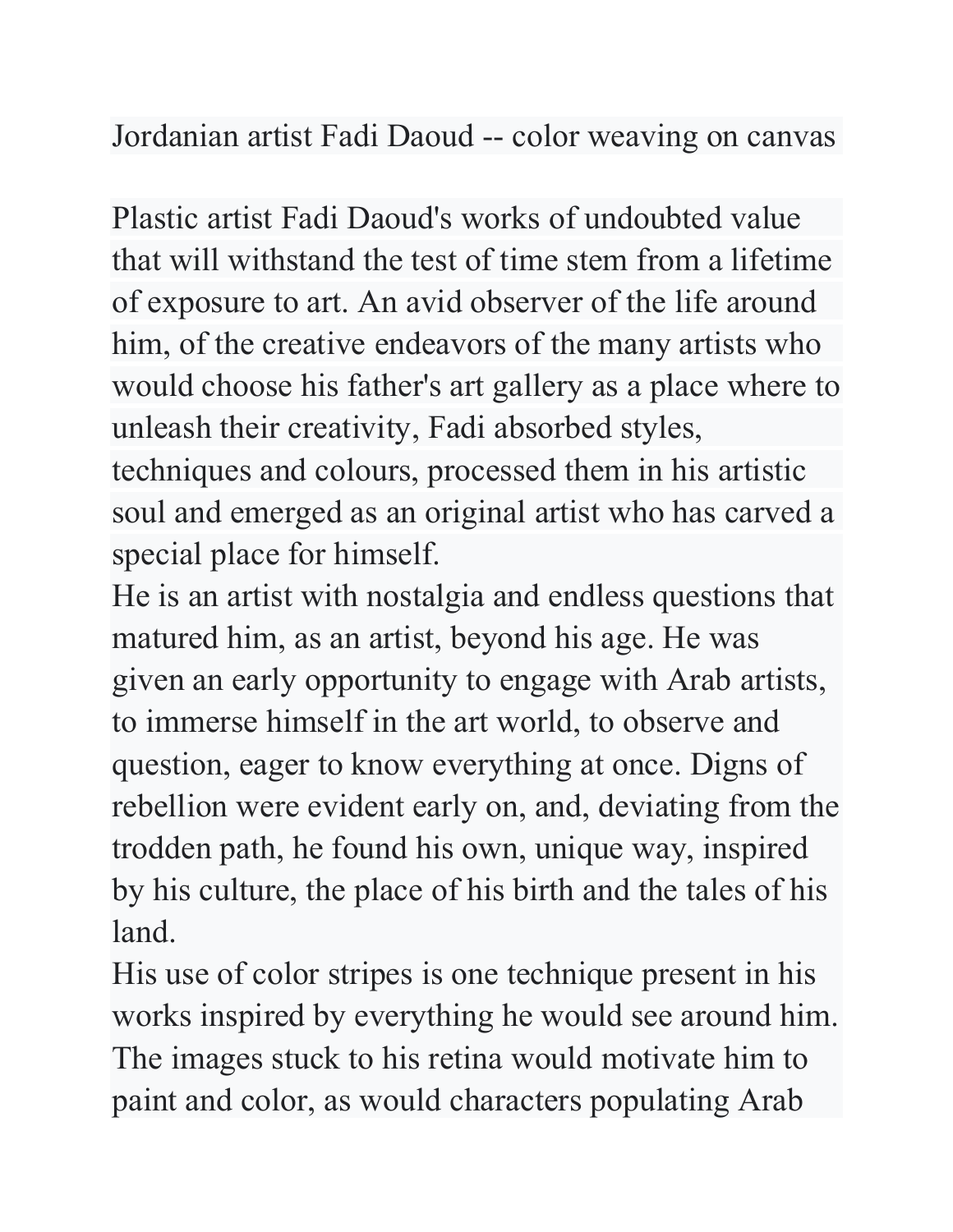myths and contemporary legendary figures like the Arab diva Umm Kulthum, who occupies an important space in his works.

He confidently produces artworks rendered coherent by their chromatic range. His colours are harmonic, flow like colorful musical notes creating rhythms hidden in the folds of the color threads that overlap or diverge to create some beautiful tapestry.

Hands play musical instruments, the chromatic compositions make us "hear" the sounds hidden in them. Multiplying hands to play chromatic strings suggests sounds and bounds them to color.

His works carry unique rhythms, the minute details create a full orchestra.

Umm Kulthum may have been represented in myriad manifestations, but Fadi's renditions grant brilliance and splendor to her singing.

Ibn Arabi considered taste as the only way to reach the truth. Jalal Al-Din Al-Rumi said: "Many ways lead to the truth, but I chose the path of music and dance."